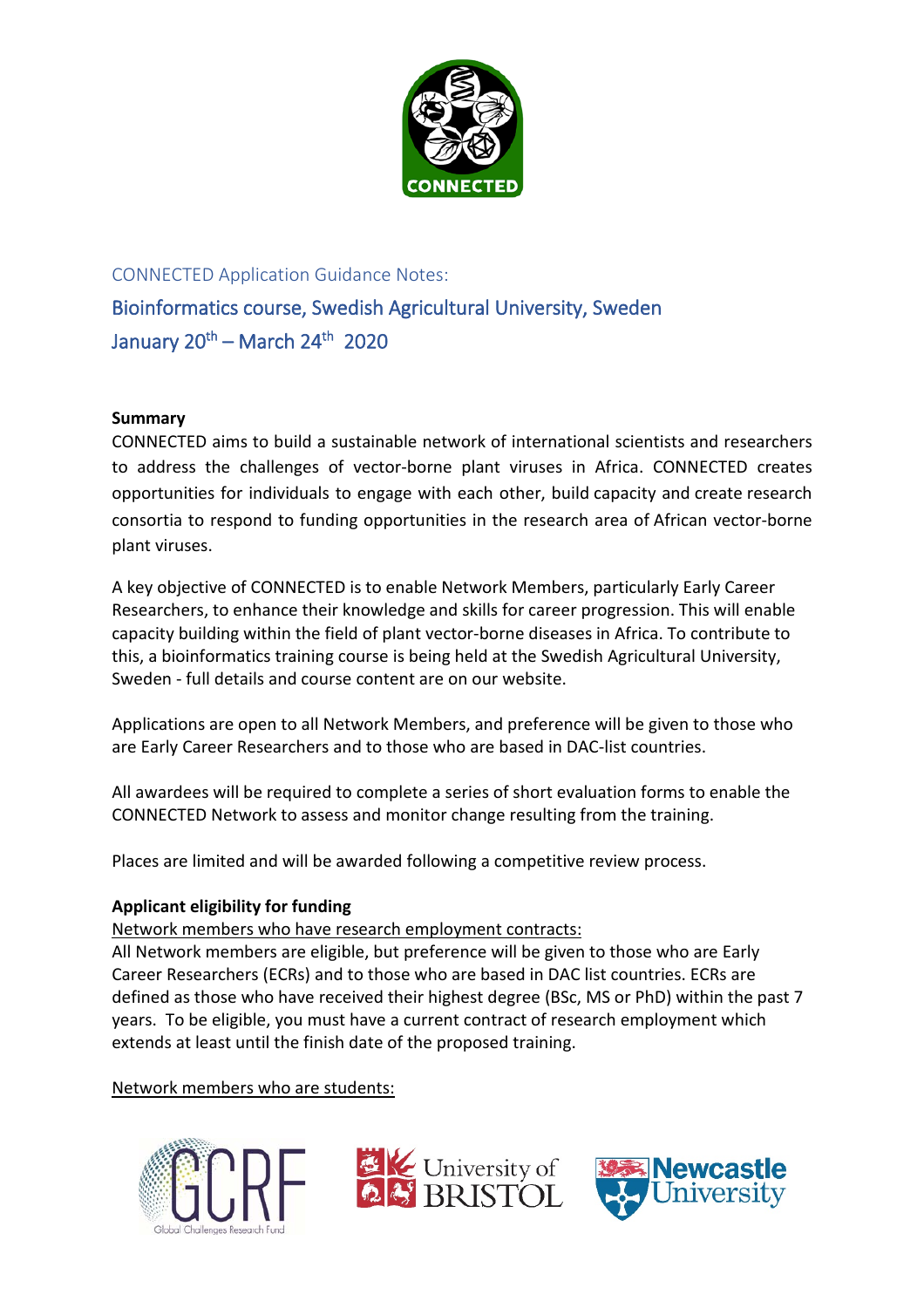

Network members who are part-time students are eligible for all costs associated with the training if they also have an employment research contract with their organisation which extends at least until the end of the training, as above. This should be confirmed in the letter of support from your group leader.

Network members who are full time students, from DAC-List institutions only, can apply for costs limited to travel (and associated costs including travel visas, vaccinations etc), subsistence and accommodation, to attend training that is relevant to the scientific goals of the CONNECTED network. NB: you would need to pay the costs of the training itself.

Applications must be supported by your organisation: please provide a letter of support from your group leader alongside your application.

For a list of eligible DAC countries, please visit the following link: [http://www.oecd.org/dac/financing-sustainable-development/development-finance](http://www.oecd.org/dac/financing-sustainable-development/development-finance-standards/DAC_List_ODA_Recipients2018to2020_flows_En.pdf)[standards/DAC\\_List\\_ODA\\_Recipients2018to2020\\_flows\\_En.pdf](http://www.oecd.org/dac/financing-sustainable-development/development-finance-standards/DAC_List_ODA_Recipients2018to2020_flows_En.pdf)

#### **Activities supported:**

This award will support attendance at the bioinformatics training course. The course costs are covered.

Accommodation will be provided and subsistence costs covered.

Immunisation, visa and travel costs are also covered. Awardees will need to pay for these and claim these costs back in arrears

#### **Activities not supported:**

The funds distributed as part of this award should be used exclusively for costs relating to attendance at this course. Any additional costs claimed will not be paid.

#### **Application process**

Network Members will be made aware of deadlines and key dates via the CONNECTED website [\(https://www.connectedvirus.net/\)](https://www.connectedvirus.net/), in monthly newsletters, and news items. This guidance documentation and the application form are available on the CONNECTED website. You must be a Network Member to be eligible to apply for this training opportunity.





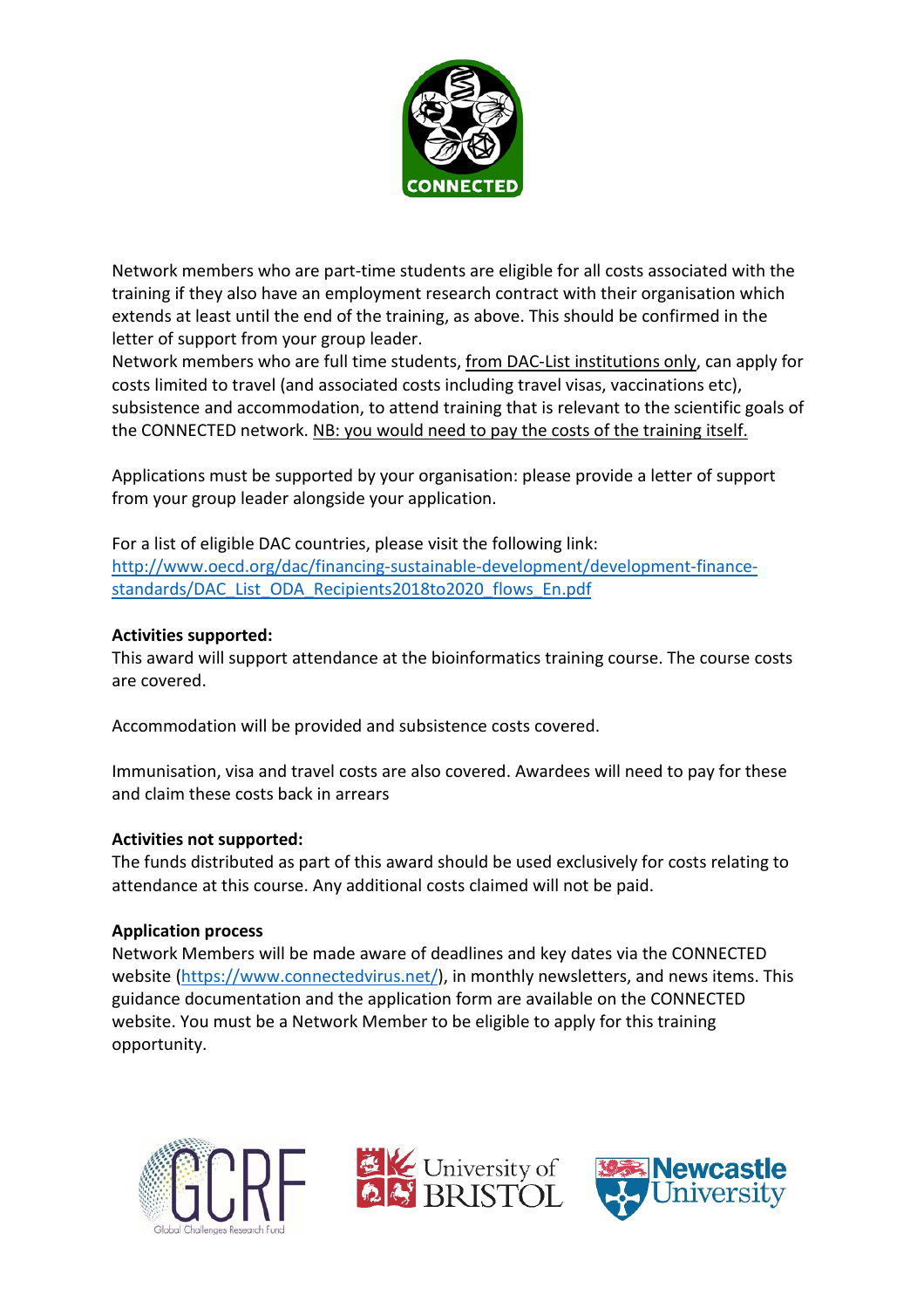

Please enclose your CV with the application form, this should include information on your current employment, education, publications, conferences, training courses undertaken and any previous awards.

Each completed application form must be accompanied by a letter of support from your group leader. This letter should include the following:

- 1. Confirmation of your contract of research employment at your institution
- 2. Confirmation that you are recommended to attend this course.

Completed application forms, CVs, and letters of support must all be submitted to the Network Team email account [\(connectedvirusnetwork@gmail.com\)](mailto:connectedvirusnetwork@gmail.com) by midnight on the closing date of Thursday 28th November 2019.

## **Review process**

Each application received will be checked by the Network Team to ensure it meets the application criteria and contains the required information. If there are any problems, further information will be requested from the applicant. All complete applications will be reviewed by the CONNECTED Network Executive (selected Management Board members may also take part should any member of the Network Executive have a conflict of interest with any applicants). The CONNECTED Directors will receive a copy of the shortlisted applications, to enable final decisions for funding to be made.

## **Notification**

All applicants will be notified of the outcome of their application; please see the CONNECTED website for anticipated dates when results will be communicated to applicants.

## **Timescales for visas and travel**

Awardees must ensure that sufficient time is allowed for visa, travel and immunisation arrangements to be completed. Awardees are responsible for ensuring that the appropriate visa(s) and immunisations are in place to enable travel. If successful applicants are unable to secure visas or other requirements necessary to enable them to attend the course, they will lose their place and CONNECTED will not be responsible for any further costs.

## **Contractual Agreement**

Successful applicants will be sent an award letter that they must sign and return to the Network Team to confirm that they will use the funds in the manner set out in their application.